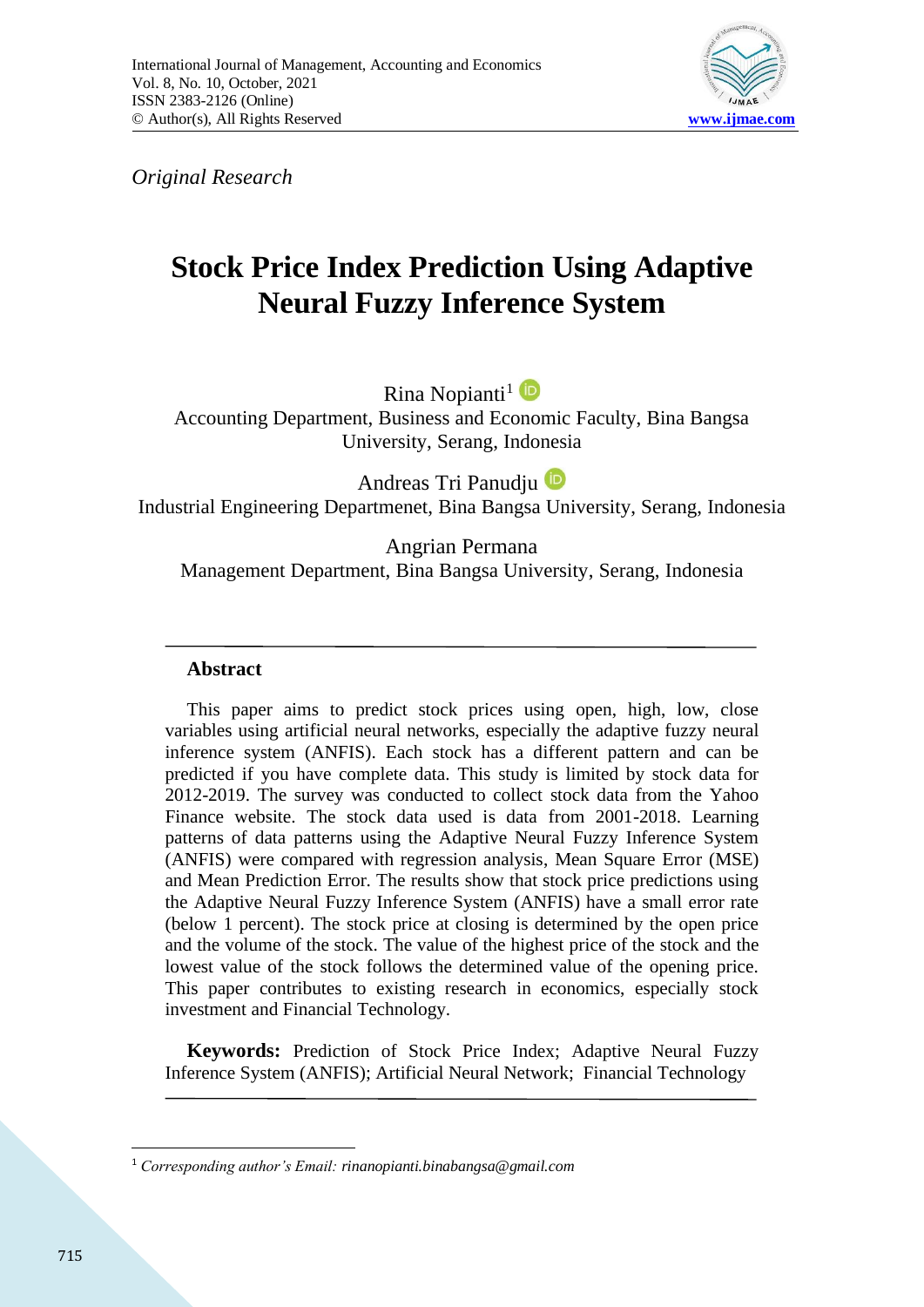

# **Introduction**

The implementation of Revolution 4.0 is the application of theory using a computer. Financial Technology uses computers as tools to complete statistical calculations, accounting applications, and so on. With the advancement of Neural Network technology, computers are expected to be able to make predictions such as price predictions, gold price predictions, export investment predictions, competition predictions, and so on.

In this study, the Neural Network algorithm will be used to predict future value patterns on past stock values. We can determine what predicts future prices using the Efficient Market Hypothesis (HPE), which is the most important theoretical pillar of economic literature, by examining past financial assets that failed to produce the desired results. The reason for this is unknown, given the Brownian motion observed in the distribution function of the financial time series, which exhibits the characteristics of a random, independent, and Gaussian distribution (Hu et al., 2018). Predictions using a combination of technical analysis and fuzzy logic show better accuracy than conventional technical analysis (Goykhman & Teimouri, 2018).

The results of the profitability of stock price forecasting have been saved using combined technical analysis with genetics and low forecasting accuracy. The disadvantages of using genetic algorithms are improved by adding technical indicators, time scales, and increasing forecasting accuracy (Patel et al., 2015). Stock price forecasting using Artificial Neural Networks and Genetic Algorithms has been proven to predict stock prices, the challenge is to determine the relationship between the old and the new with the goal of predicting stock prices or stock returns in the near future (Wang et al., 2011).

## *Econometric model.*

Linear regression, autoregressive (AR) moving average, conditional auto-regression heteroscedasticity (ARCH), and conditional auto-regressive heteroscedasticity (CAH) are just a few examples of statistical models that can be used to analyze data (GARCH). The assumption that financial series must be met in order to ensure the accuracy and dependability of the results is one of the most important considerations when assessing the use of these models (Lahmiri, 2018).

## *Model based on machine learning.*

This is a model that is built using artificial intelligence techniques. This field makes use of a variety of techniques, including artificial neural networks, genetic algorithms, fuzzy logic, supporting vector machines, random forests, and crowd particle optimization (Zahedi & Rounaghi, 2015).

This model is frequently used because it allows for the use of a variety of different data types (qualitative and quantitative); In addition, as opposed to econometric models, this method is not subject to the same rigid assumptions as they are (Asadi, 2019). This model is more suitable for dealing with problems with nonlinear, non-stationary characteristics than econometric models (Gunduz et al., 2017). To get better results in predicting stocks, the Hybrid algorithm will be tested which is the result of a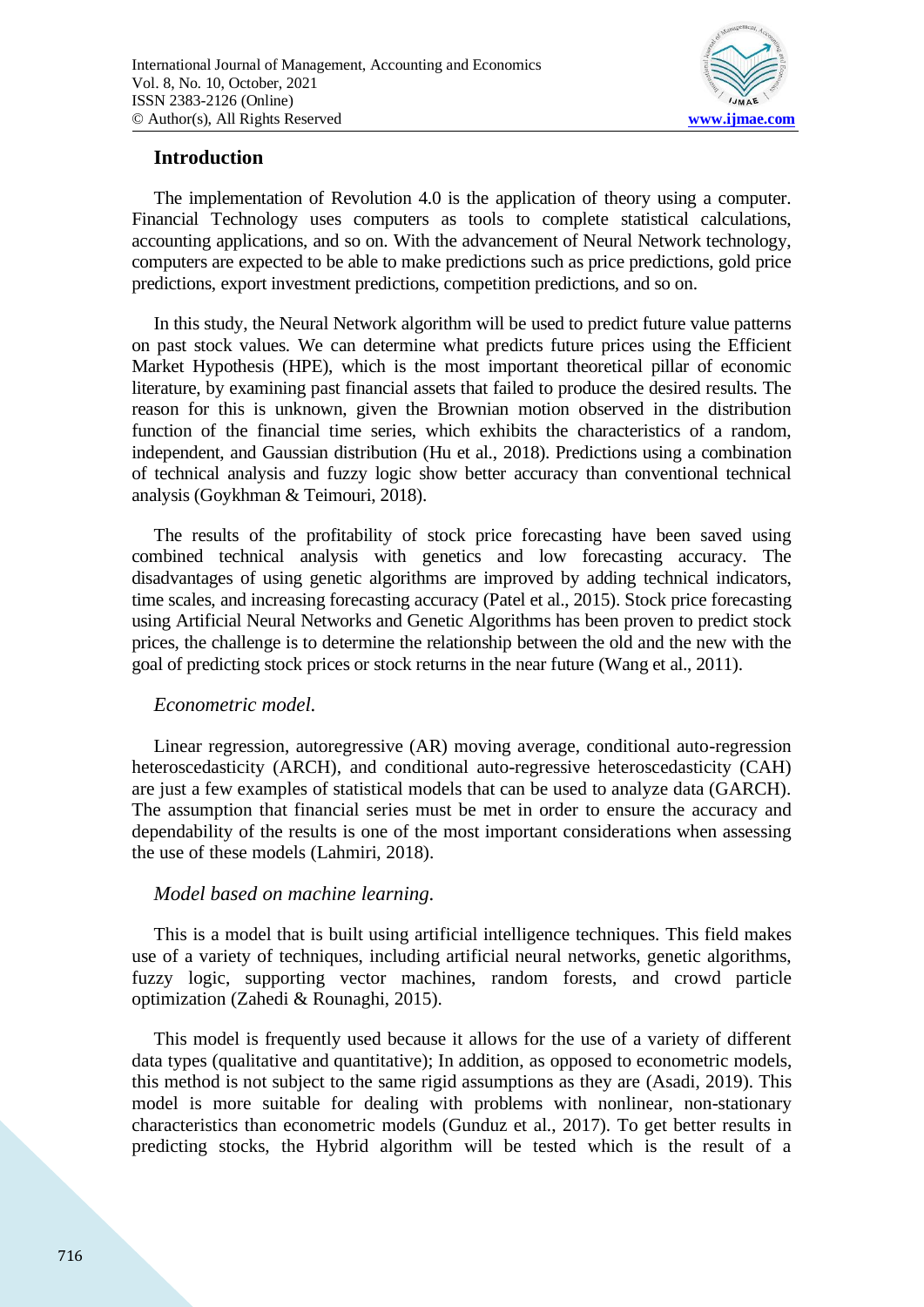

combination of the Backpropagation Network algorithm and the SOM algorithm and financial time series data (Göçken et al., 2016). In this study, this study uses the Adaptive Neural Fuzzy Inferences System (ANFIS) and financial time series data to estimate stock prices on the Indonesia Stock Exchange.

# **Literature Review**

# *Agency Theory*

Agency theory discusses the separation between company owners (principals) and company management (agents). Due to the fact that the principal and agent are two distinct parties, a conflict of interest exists between them. The owner of the company serves as a source of capital for the organization. Meanwhile, the agent is the management in charge of running the company. Both have an interest in maximizing each other's benefits so there is no guarantee that agents will always act in the company's interests (Dănescu et al., 2015).

In the context of such a relationship, owners and managers are assumed to be rational economic actors and act solely with self-motivation. Therefore, there is often a conflict of interest between owners and managers. This conflict of interest occurs because of asymmetric information between the owner and manager so that the manager can do something in his or her interest and ignore the interests of the owner (moral hazard) (Sedmihradská, 2015).

There are two types of information asymmetry such as moral hazard and reverse selection (Larcker et al., 2017). Moral hazard is an action taken by an agent that is inconsistent with the principal's interests. Meanwhile, adverse selection is a situation where parties from within the company take advantage of selling inside information that can lead to errors in decision making. Principals can do several things to address this agency problem. The costs incurred to solve agency problems are called agency costs. The amount of agency costs incurred depends on how much the principal sees the agency problem in the company (Packham, 2018).

Agency fees consist of:

1. Monitoring Expenditures (supervision costs), namely costs borne by the head master to monitor the behavior of agents such as costs incurred to establish audit and control systems to limit abuse by management.

2. Bonding expenses (agreement fees), i.e., the price is borne by the agent, with the ultimate burden (i.e., reduced profits), to establish and comply with the mechanisms that guarantee that the agent will perform in the Principal's best interests.

3. Opportunity costs are costs incurred by the company to see opportunities for profit.

4. Structuring expenses (cost structure) are costs incurred as a result of the organization's structured compensation to provide incentives for managers to put in their best efforts to maximize maximum profit.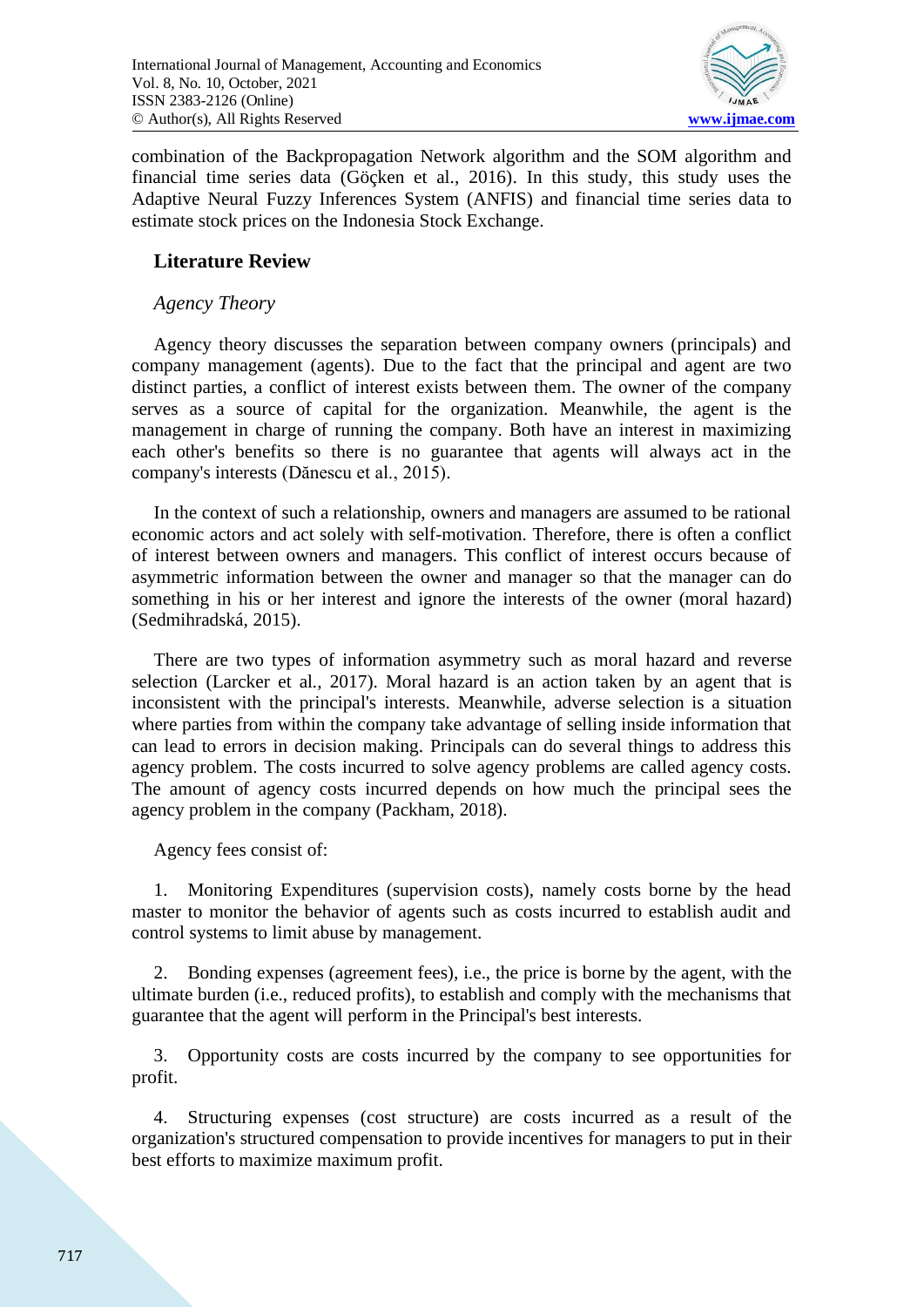

a. Additional costs for dealing with agency problems related to form values (Boučková, 2015):

b. An audit system to limit management authority.

c. Different types of agreements stipulate that managers do not abuse their power.

d. Changes to organizational systems to restrict managers from explaining undesirable practices

#### *Theory of Signaling*

The theory of signaling examines how the success or failure signals of management (agents) are conveyed to the owners of the company (actors). The theory of signaling explains that signaling is carried out by management in order to reduce asymmetric information.

The company has expressed a desire to share financial statement information with third-party organizations. As a result of an imbalance in information between the company (management) and outside parties, where management knows the company's internal information relative to and more rapidly than outside parties for instance, shareholders and creditors, the impetus for this initiative is created.

Outsiders take steps to protect themselves due to a lack of information about the company. They do so by assigning the company a low value. Businesses can increase their value by reducing asymmetric information. One way to accomplish this is to provide reliable financial information to outsiders, which will alleviate uncertainty about the company's future prospects. Improved performance reports will increase the company's value.

Management's motivation to reveal account statements will serve as a signal of prosperity for the company's owners or shareholders is expected. Following the public release of the company's published financial reports, it will be possible to determine the rate of dividend yield and the direction of the company's stock.

The presence of positive financial statements indicates that the company has been performing satisfactorily over time. When a company issues a good signal, the market will respond favorably because the market response is highly dependent on the fundamental signals issued by the company. If an investor believes that a company has the potential to add more value to its invested capital than it would if the capital were invested elsewhere, the investor will invest their capital. In order to determine the profitability of the company, investors look to the financial statements that the company issues.

A good relationship will continue if the owner or investor is satisfied with the management's performance, and the signal receiver also interprets the company's signal as a positive signal. It is clear that measuring the company's financial performance is critical in the relationship between management and shareholders or investors..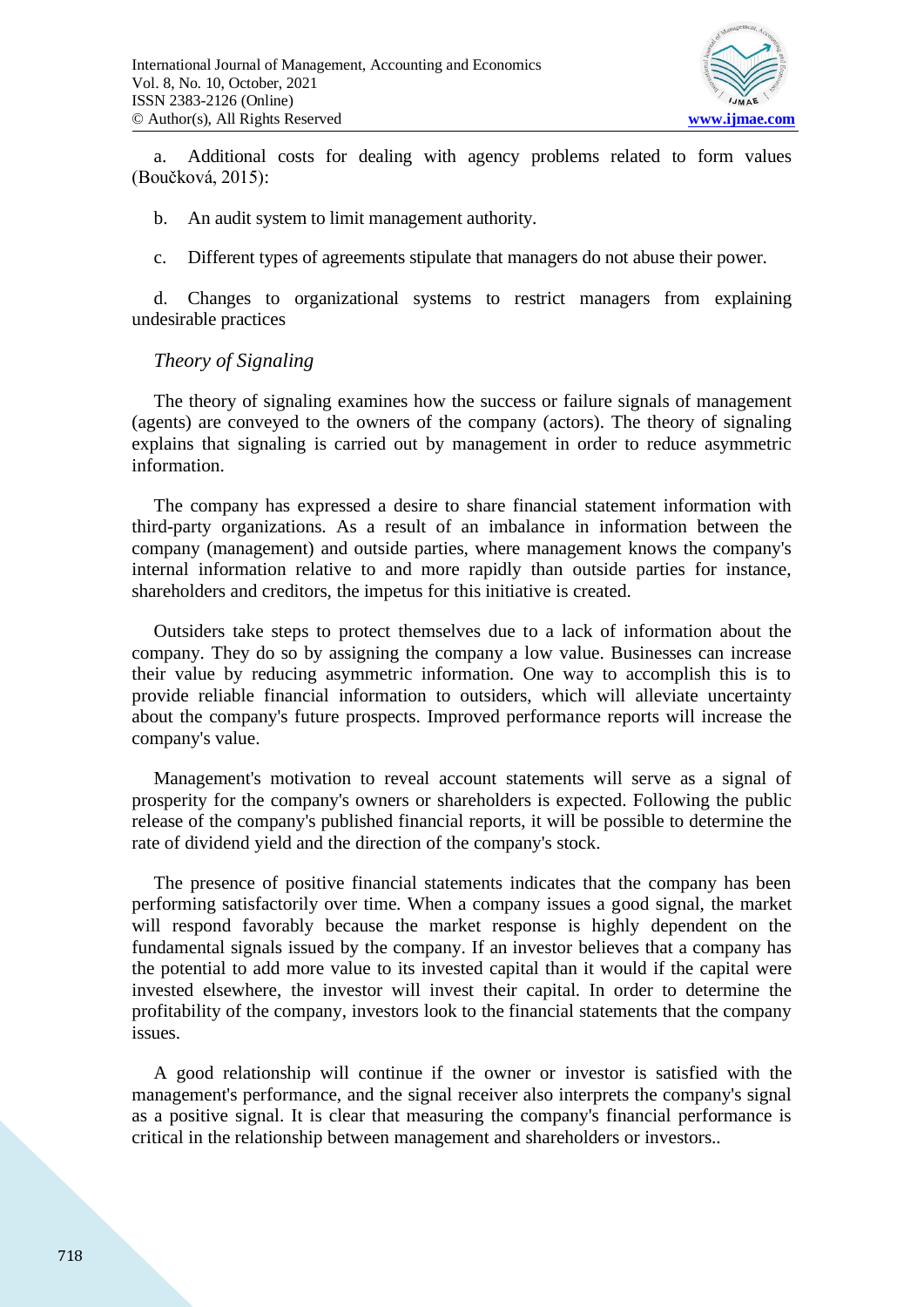

#### *Financial Statements*

The company will prepare financial statements that can describe all the results of the company's activities. The financial statements are prepared with the intention of providing information about the results of operations, financial position of various factors that cause changes in financial position to various parties with an interest in the existence of the company so that investors can consider buying and selling their shares on the stock exchange.

Financial statement analysis has the following objectives:

1. To ascertain the financial position of a business over a specified time period, including its assets, liabilities, capital, and operating results over multiple periods.

2. To find out what shortcomings the company does not have.

3. To find out the strength of the company.

4. To verify what future corrective actions should be taken in light of the company's current financial position.

5. To ascertain future management performance whether it is necessary or not fresh because it is considered a success or failure.

6. Can also be used to compare the results achieved by similar businesses.

Based on the description above, until the author's understanding that the financial statement analysis is to obtain a view of the financial position of the business in the future. By analyzing financial statements, the information read from financial statements will become broader and deeper. The relationship between one item and another can be an indicator of the company's financial position and achievements and show evidence of the correctness of the preparation of financial statements.

In order to perform financial statement analysis, it is necessary to use the appropriate analytical methods and techniques. Finding the best analytical methods and techniques to use is important because it allows financial statements to deliver the best possible results.The results of the analysis of financial statements will provide information about the company's weaknesses and strengths.

There are two types of financial statement analysis methods that are commonly used (Goykhman & Teimouri, 2018), namely:

- 1. Static Analysis
- 2. Dynamic Analysis

The explanations of the two methods are as follows:

1. Static Analysis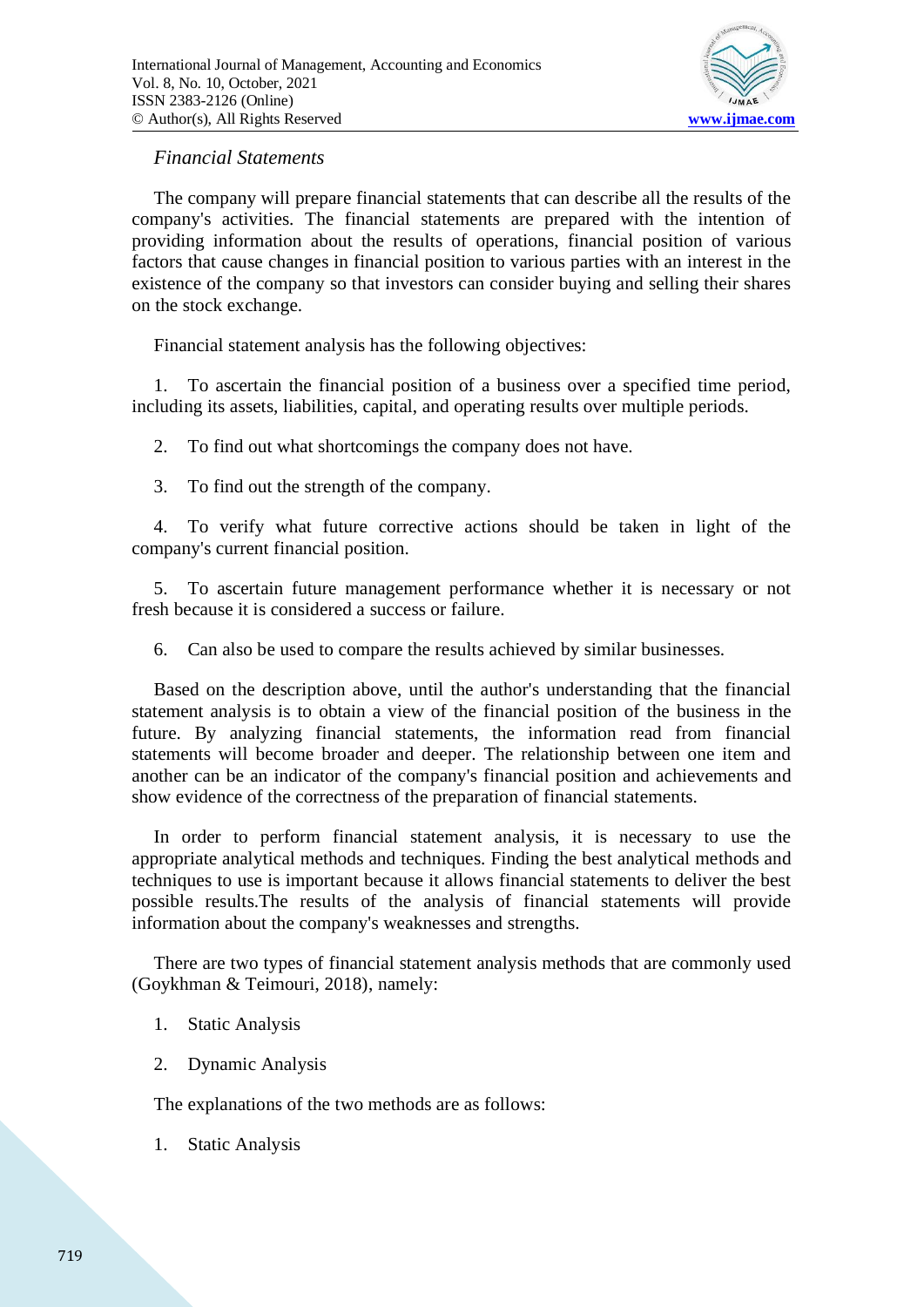

Static analysis is the examination of financial statements for only a single period of time. The comparison is made between posts that were created during a specific time period. The information obtained is only for a single period, and there is no indication of progress from one period to the next.

2. Dynamic Analysis

Dynamic analysis is a type of financial analysis that involves comparing financial statements from different time periods. As a result of this investigation, we will be able to see how the company has progressed from one period to another.

In addition to the methods used to analyze financial statements, there are several types of financial statement analysis techniques. The types of financial reporting techniques are as follows:

- a. Comparative Analysis of Financial Statements
- b. Trend Analysis
- c. Percentage Analysis
- d. Analysis of the Source and Use of Funds
- e. Analysis of the Source and Use of Cash
- f. Ratio Analysis
- g. Gross Profit Analysis
- h. Break-even Analysis

The explanation of each financial statement analysis technique is as follows:

1. Comparative analysis between financial statements, an analysis conducted by comparing financial statements for more than one period. That means at least two periods or more. From this analysis we will know the changes that occur. Changes that occur in the form of an increase or decrease in each component analyzed. From this change, it can be seen that any progress or failure in achieving the predetermined targets.

2. Trend analysis, analysis of financial statements which are usually expressed in a certain percentage. This analysis is carried out from period to period so that it will be seen whether the company has changed and how much the change is calculated as a percentage.

3. Percentage analysis per component, the analysis is carried out to compare the components in the financial statements, both in the balance sheet and income statement.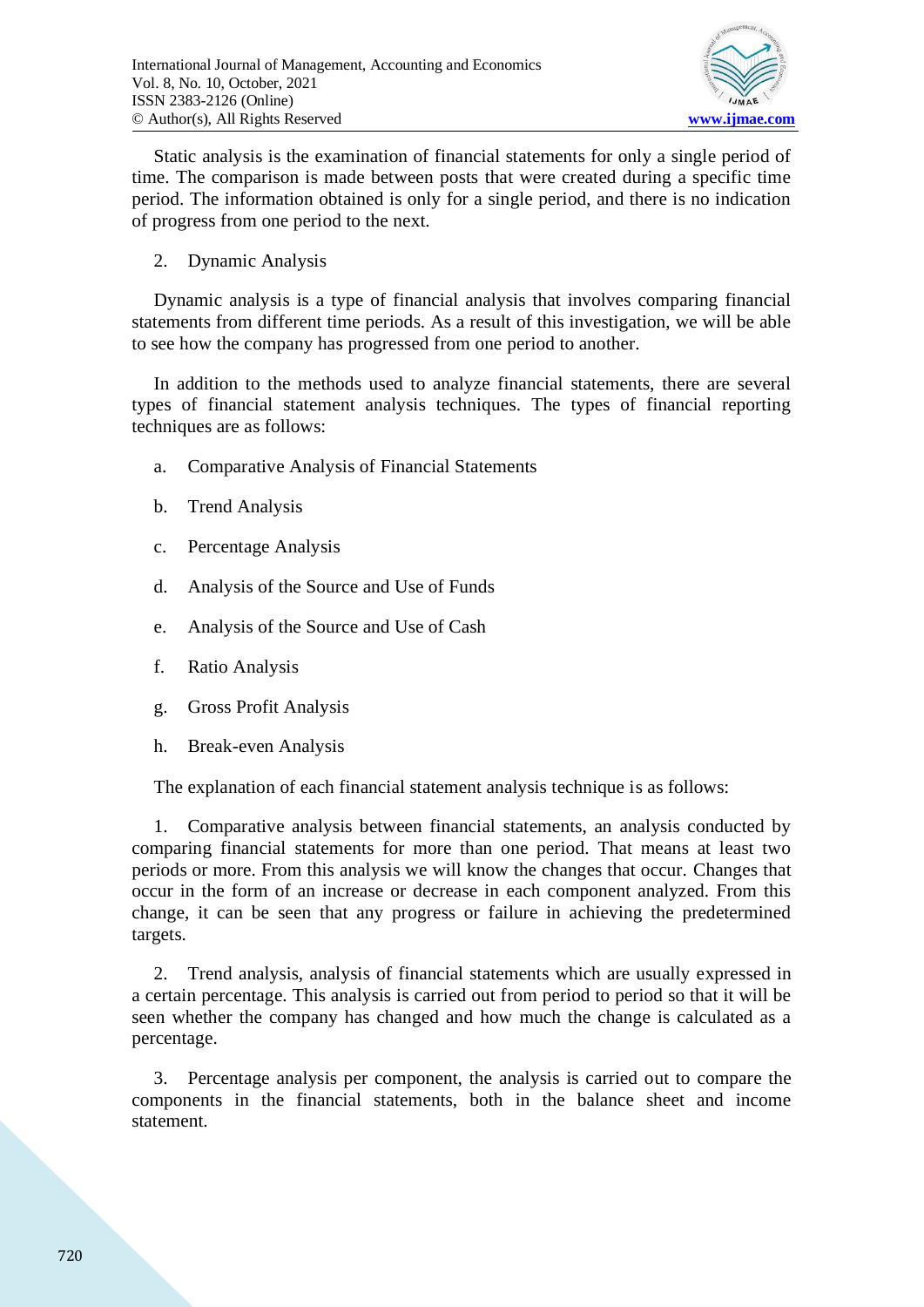

4. Analysis of sources and uses of funds, analysis conducted to determine the source of company funds and use of funds in a period. This analysis is also to determine the amount of working capital and the factors that influence changes in the amount of working capital for even an long period of time.

5. Analysis of the source and use of cash, is an analysis used to determine the source of the company's use of cash and the use of cash in the market.

#### *Stock Price Forecast*

Forecasting methodologies can be classified into three types, which often coincide. Three types of analysis exist: financial analysis, technical analysis, and technology techniques.

#### *Analysis of Fundamental*

Fundamental analysts are interested in the companies that provide the foundation for the stocks they follow. Additionally, they look at the company's past performance and its ability to produce credible financial statements. Many performance ratios, for instance the price to earnings ratio (P/E ratio), are developed to assist fundamental analysts in determining the validity of a stock.

Fundamental analysis in the financial markets seeks to ascertain a stock's real value, which can then be correlated to the price at which it has swapped in order to ascertain whether or not the stock is undervalued in the market. Finding the true value can be accomplished through a variety of methods that all follow a fundamentally similar principle. The basic assumption is that a business is only worth the sum of its potential earnings. This future gain must also be discounted to its present value in order to be accounted for.

Investment managers frequently employ fundamental analysis because it is the most reasonable and method that is objective for analyzing public information that are available, such as financial statement analysis, and it is the most accurate.

In addition to bottom-up enterprise analysis, fundamental analysis can refer to topdown analysis, which begins with a global economic analysis, progresses to a countrylevel analysis, then to a sector-level analysis, and finally to an enterprise-level analysis.

## *Analysis of Technical*

Technical statistic analysts are unconcerned with a company's fundamentals. They are attempting to forecast a stock's price movements solely on the basis of historical market sentiment. Various techniques are used in conjunction with patterns, including exponential moving averages (EMA). Technical analysis is more frequently used for particular strategy development than for lengthy strategy development. As a result, it is much more widespread in the commodity and foreign exchange markets, where investors are more concerned with short-term price movements. Several fundamental assumptions underpin this analysis. In the first place, everything important about an undertaking is already priced into the stock; in the second place, prices are changing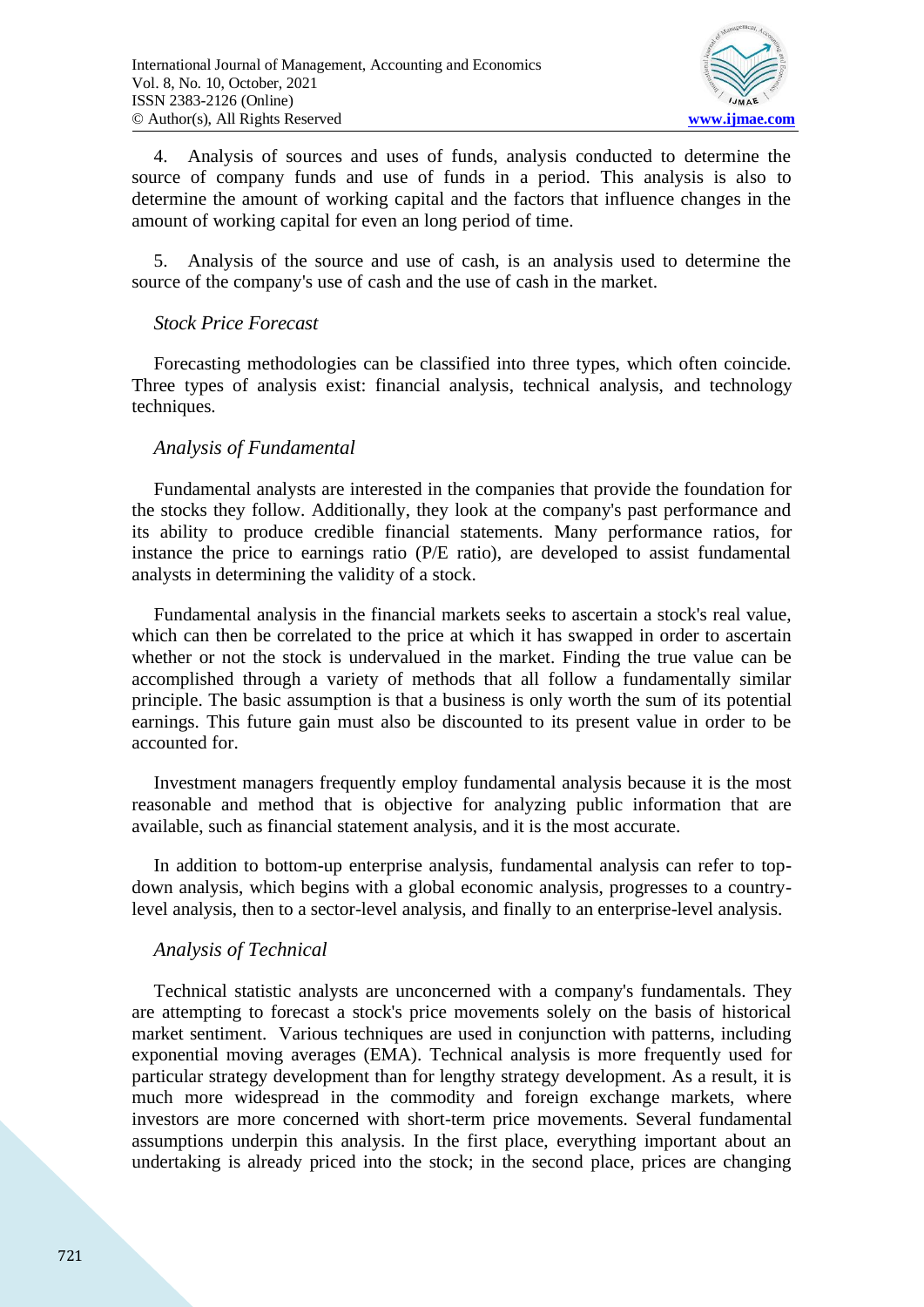

and, lastly, history (price), which is due primarily to market sentiment, tends to repeat itself. This analysis is supported by several assumptions.

#### *Machine Learning*

With the introduction of digital computers, stock market forecasting has moved from the realm of science to the realm of technology. Genetic Algorithms (GA) and Artificial neural networks (ANN) are two of the most widely used techniques in machine learning. (Patel et al., 2015) ANN can be thought of as a mathematical function that approximates other mathematical functions. The feed network, which uses a reverse diffusion error algorithm to update weights, is the most frequently used type of artificial neural network when it comes to stock price forecasting. Backpropagation networks are the most common name for these types of networks. The Elman, Jordan, and Elman-Jordan networks are examples of RNN and TDNN (time delay neural network), respectively.

When using ANNs for stock forecasting, either of two approaches is typically used to forecast different time perspectives: the independent approach and the combined approach. The independent approach uses an ANN for each period, for example, one day, two days, or five days, as opposed to the dependent approach. It has the advantage that the forecasting error of the network for one time horizon will not have an impact on the error for another period of time— because each period of time is usually treated as a separate problem of a shared approach, which involves grouping multiple period of time together so that determined at the same time. As a result of using this approach, the forecast error for one time horizon can be shared with the forecast error for another time horizon, resulting in decreased performance. As a result, the shared model has more parameters to be fitted, this increases the risk of override.

In order to predict future lows, an ensemble of artificial neural networks (ANN) will use price lows and time lags. The predicted lows and highs are then used to determine whether to buy or sell at a specific price. Individual "low" and "high" networks' outputs can also be fed into the final grid, which will also include volume, cross-market data, and summary price statistics, resulting in the final ensemble output that will trigger a buy, sell, or change market direction decision. ANN and stock prediction have revealed that a classification (as opposed to forecast function) approach. Buy  $(v=1)$  and sell  $(v=$ -1) outputs provide quantitative outputs such as low or high prices have a higher predictive reliability.

#### *Market Prediction Data Source*

Tobias Price et al. has developed an identify method of online market movements precursors using a trade strategy based on the volume of Google Trends search to identify on-line market movements precursors. They found that the volume of search for financially pertinent search terms will probably increase before significant financial market losses. Three of these terms ( $|z| > 1.96$ ) are statistically significant at the 5 percent level. The term "debt" is the most effective in the negative direction, followed by "color".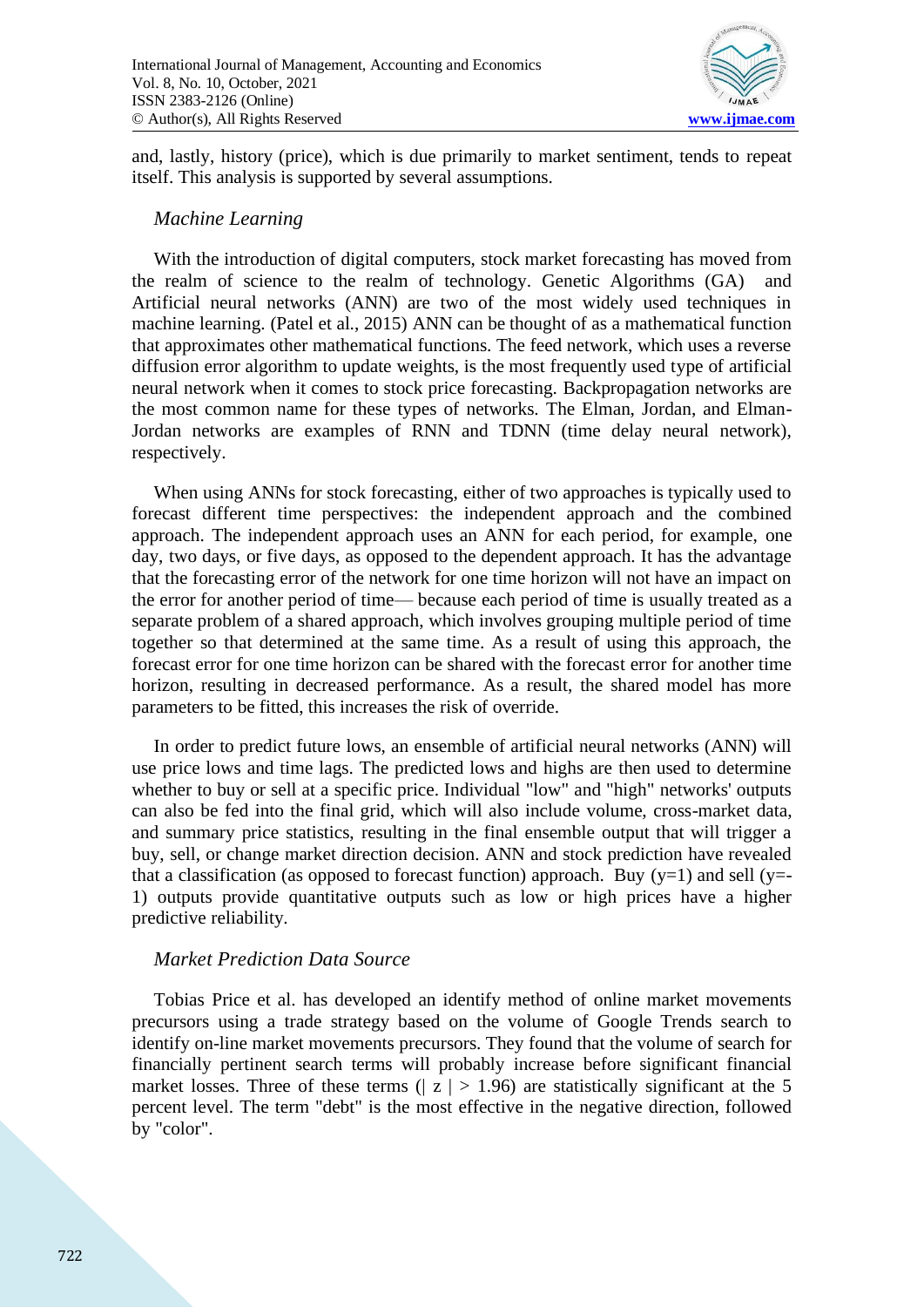

Recent research indicates that the Twitter messages' communal intensity is related to the market's performance. The methodology used in this study, on the other hand, has been criticized (Bollen & Mao, 2011). Stock message boards activity has been mined in order to forecast returns on various asset classes. Text mining is used to forecast the Dow Jones Industrial Average's stock price movement using corporate (Gálvez & Gravano, 2017).

#### *Market Mimicry*

The New England Complex Systems Institute (NECSI) are employing the latest statistical analysis tools developed by complexity theory conducted a study to predict market crashes (Goykhman & Teimouri, 2018). Since the beginning of time, market crashes have been blamed on panic, that might or might not be merited by outside reports. According to the findings of this study, rather than external crises, it is the market's internal structure that is primarily to blame for the crash.

The number of distinct shares that fluctuate in price simultaneously has been shown to be a proxy for market mimicry, or the extent to which investors look to one another for market cues. When the level of mimicry is high, many stocks tend to move in the same direction as one another, which is a major source of concern.

## *Aspect Structuring of Time Series*

Aspect Structure (JAS), is a trend forecasting technique that has been successfully applied to a variety of stock market and datasets of political and economic time series. With this aspect, you can overcome the difficulties which arise when confronted with multidimensional data because the strong variables are either too various or unmeasurable to be considered into account and used to make estimates. A single major influence variable on the time series, referred to as the "primary factor," is identified and observed, as changes in trend takes place during periods of decreasing relevance in the main variable, according to this method of analysis. There's a good chance the deviation from the mean in this example is not due to the so-called "background factor." While this method is unable to account for the multivariate nature of the background factors, it is capable of measuring their effect on a time series at a specific point in time without actually measuring them. These observations can be used to make educated guesses about the future.

## *ANFIS*

As the name suggests, ANFIS (Adaptive Neuro-Fuzzy Inference System) is a network configuration in which the overall input-output behavior is controlled by a modified set of parameters. Multilayer perceptrons are a type of neural network structure that has multiple layers (MLP). Using a mathematical model, the ANFIS node is capable of forecasting financial time series datasets (Wan & Si, 2017).

Analytic fuzzy logic and neural networks are combined in ANFIS. The application of ANFIS is accomplished through the use of membership functions and the operation of the entire network with fuzzy numbers. Figure 2 illustrates the operation of the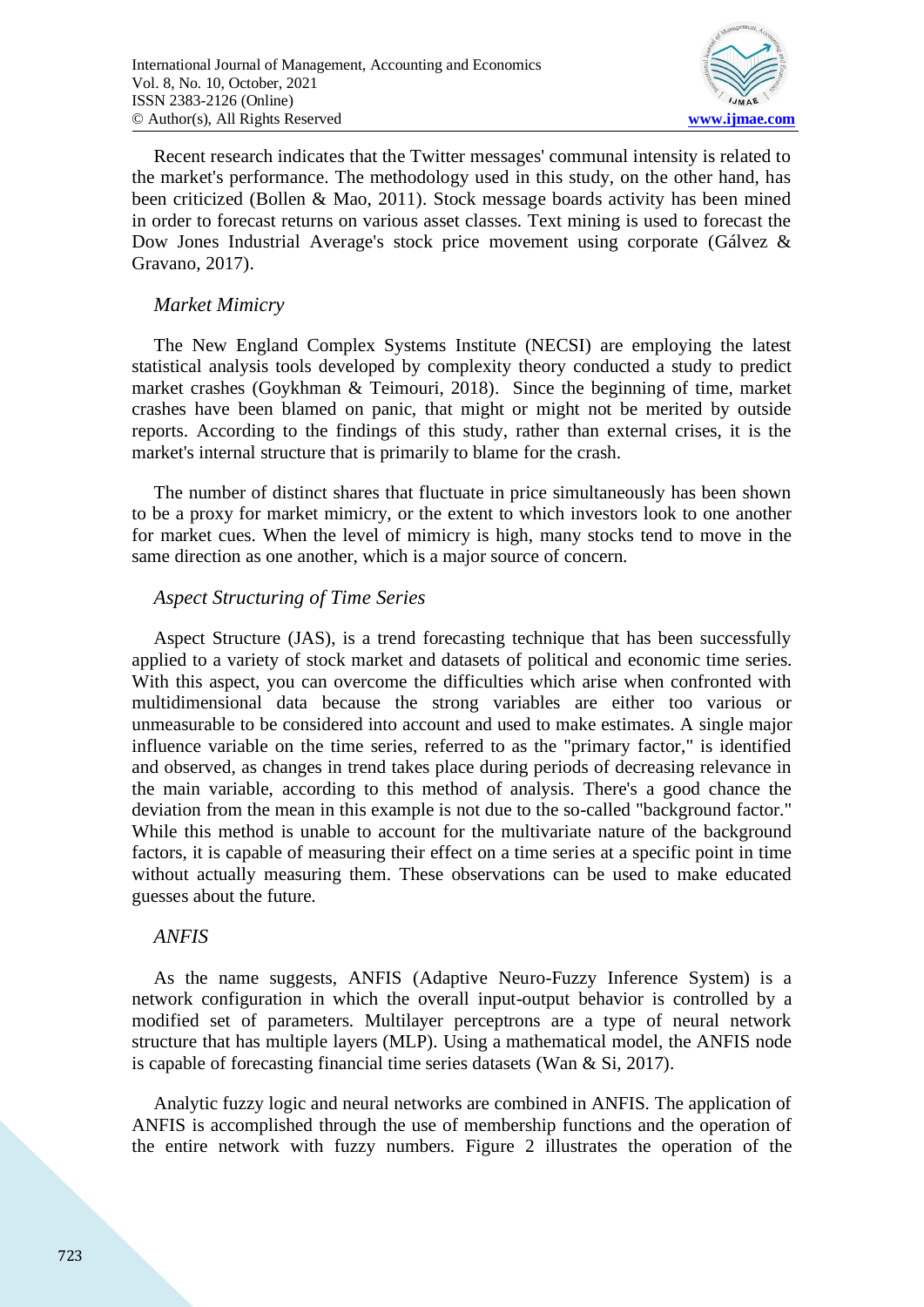

membership function in greater detail: When the proposed ANFIS is applied, the input is 2 (financial condition, managerial overconfidence), and the output is 1 (corporate bankruptcy). ANFIS can quantify the effect of each of these variables on the index using quantitative data by using a mathematical model of the index (figure 1).



Figure 1. ANFIS Flowchart

Multiple layers comprise the ANFIS system's overall operation. A fuzzification process will be applied to the first layer of data input for each period during the periodization process. According to the classification scheme chosen, the input data is transformed into fuzzy sets in this process (only two types of fuzzy are used in this study: high and low).



Figure 2. ANFIS Chart Source: (Jang et al., 2005)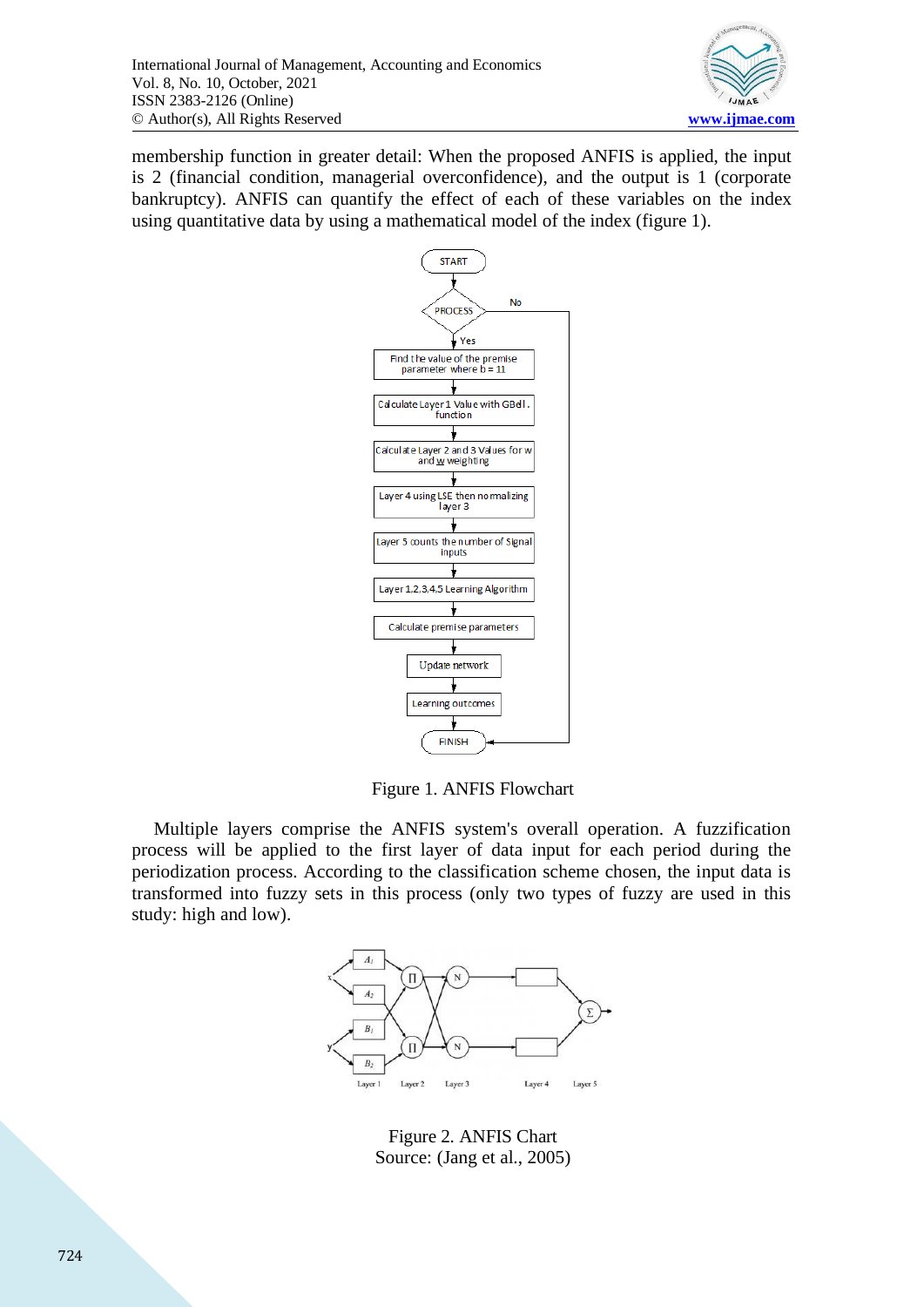

The input will be calculated using a fuzzy membership function as part of this process in order to change the traditional input set (crisp) to a specific level. The membership function that was used was of the Bell type, and it had two parameters, namely the mean and the variance. These parameters are referred to as premise parameters in the ANFIS method because they are used in the ANFIS method. Fuzzy rules are established by the inference engine process (fuzzy inference system) in the second and third layers, which are then used by subsequent calculation processes.

Since the ANFIS system is a single-input system, this process does not require any calculation. The output nodes of this layer are the same as the output nodes of the previous layer. The normalized activation level is displayed in each vertex of the third layer of normalized activation. Defuzzification is performed at layer four, where calculations are carried out in order to convert the fuzzy results into sharp output forms. LSA calculations are carried out in this layer in order to obtain the values for the following parameters. The summary process of the two outputs is carried out at layer 4 in layer 5, which is the final layer. The fuzzy system is located at the layers 1, 2, 3, and 4 of the ANFIS system. The hidden nodes of the neural network system are determined by the fuzzy system, which is also known as the fuzzy system. The following is a breakdown of each layer's explanation:

#### **1 st layer:**

Adaptive nodes each perform a specific function, which are as follows:

 $n1a = Bell(x; a1, b1, c1)$ 

 $n2a = Bell(x; a2, b2, c2)$ 

A is the fuzzy set membership level parameter A (which is equal to one of the fuzzy set membership levels A1, A2, or B1), and it determines the membership level of the given input. A1 is the fuzzy set membership level parameter A (which is equal to one of the fuzzy set membership levels A1, A2, or B1), and it determines the membership level of the given input x. According to the bell function, the parameters of the membership function A can be approximated as follows:

$$
\mu_A(x) \frac{1}{1 + [(\frac{x - ci}{2a})^2]^{bi}}
$$
 (1)

The set of parameters is denoted by the letters ai, bi, and ci. The parameters in this layer are referred to as the premise parameters, and they are defined as follows:

# **2 nd layer:**

Each node in this layer is labeled n3a and n4a, and they are non-adaptive (have fixed parameters) and only pass the result from the first layer to the next. Because the system only has a single input, there is no AND inference in this case. As a result, the output on the second layer is as follows:

……...…………………. (2) n3a <sup>=</sup> n1a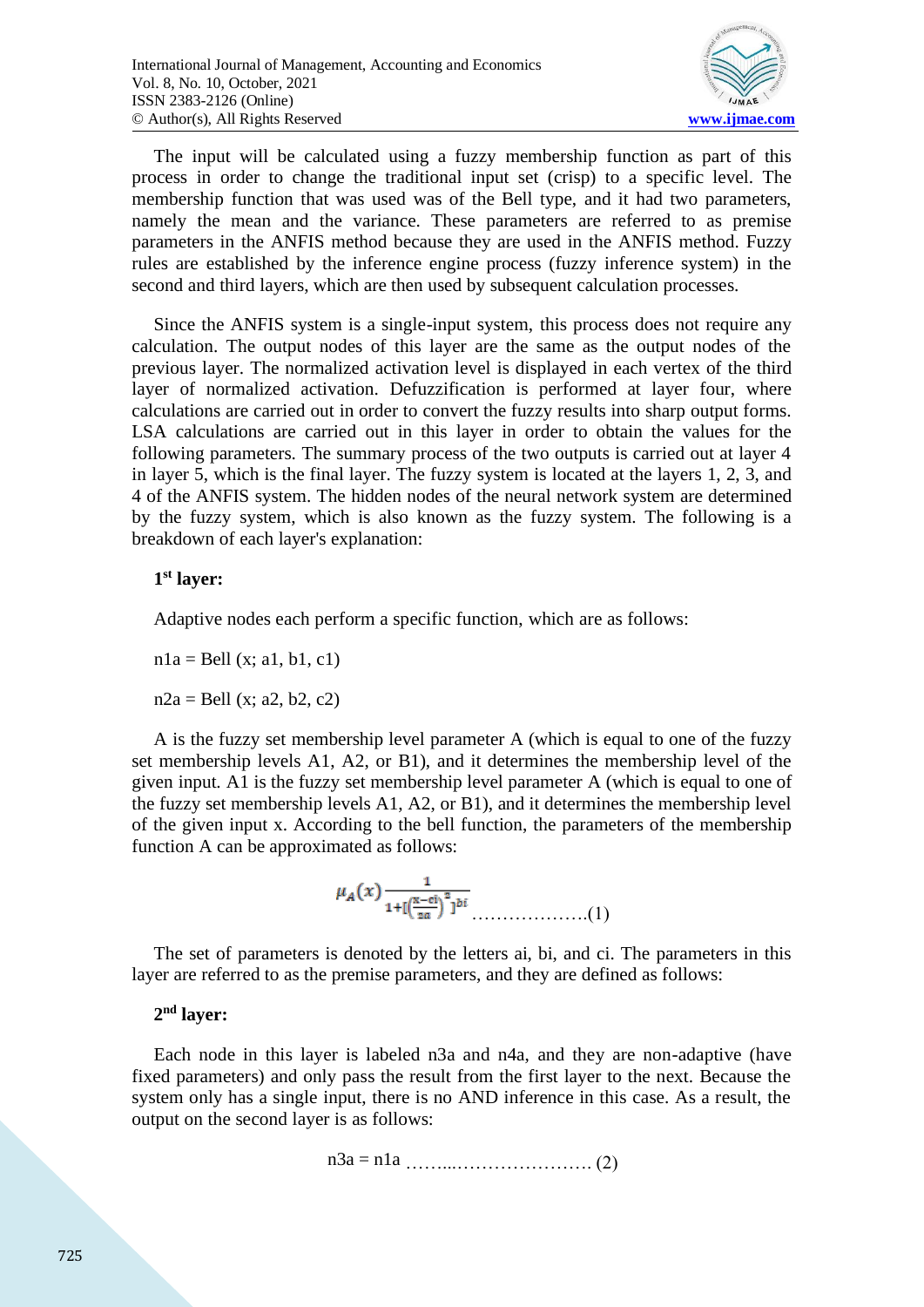

………………………… (3) n4a <sup>=</sup> n2a

#### **3 rd layer:**

Each node in this layer is labeled with the numbers n5a and n6a, which indicate that it is also non-adaptive. A normalized activation level is displayed for each vertex, which is in the form:

> $A = \begin{bmatrix} (n5a)x(n) & n5a & (n6a)x(n) & n6a \\ (n5a)x(n) & n5a & (n6a)x(n) & n6a \end{bmatrix}$  (4)  $n5a = n3a / (n3a + n4a)$   $n6a = n4a / (n3a + n4a)$

#### **4 th layer:**

Each node in this layer is an adaptive node, and it is at this layer that we obtain matrix A, which looks like the following: It is the same number of input data x that determines the number of rows in the matrix. The LSE method is used in this layer to search for the value of the following parameter in the data. The LSE method is represented by the following equation:

$$
\theta = inv(A^T A) A^T.y \qquad (5)
$$

y = Target achieved

$$
\theta = [p1 \quad q1 \quad p2 \quad q2]
$$
\n
$$
(6)
$$

Furthermore, the output of the fourth layer must be calculated, the following equation is used:

$$
n7a = p1 * x + q1
$$
 (7)  

$$
n8a = p2 * x + q2
$$
 (8)

#### **5 th layer:**

In this layer, there is only one node, denoted by the letter n9a, which counts all outputs as the sum of all incoming signals:

> …………………………(9) n9a = n7a+n8a ……………………… (10) *T*<sup>s</sup> (*l,t*) = *T*<sup>g</sup> (*l,t*)

## **Methodology**

#### *Data*

The data collected included 396 samples for training and testing.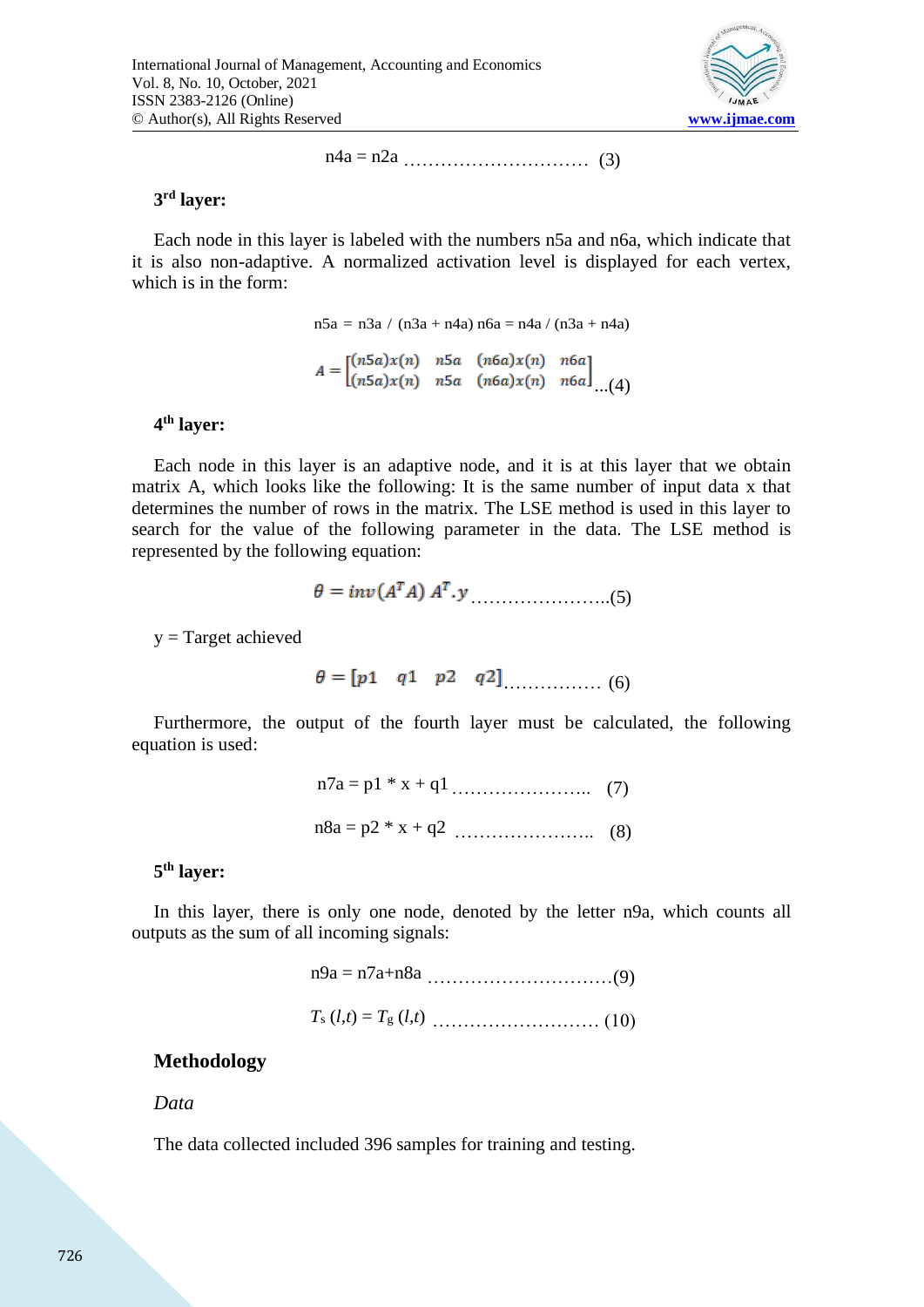

#### *Statistic Analysis*

In this study, four statistical criteria were used to assess the model's ability to predict the future. The coefficient of determination  $(R^2)$ , the root mean squared error (RMSE), the Standard Deviation (STD), and the mean absolute percentage error (MAPE) are the criteria to be considered.

## *Desirability Function*

The main purpose of the desirability function procedure is to transform a multiresponse problem into a single problem using a transformation methodology. Some of these responses may be very similar to one another, while others may not follow a consistent pattern. As a result, both the individual and the overall desire functions are established. There is a difference between 0 and 1 in the value of the desire function.

## *ANFIS Modeling and Validation*

ANFIS is a neuro-fuzzy hybrid technique for automatic tuning of based on training data, Fuzzy Type Inference Systems take advantage of the advantages of fuzzy logic and neural networks to make inferences. This type of modeling approach is well suited to processes with non-linear behavior. The data has two parts: training (78%) and test (22%) after calculating the input parameters. The ANFIS model is part of the PREDICTOR software function. To build the ANFIS model, PREDICTOR uses with sharp  $C$  ( $C#$ ).

#### **Results And Discussion**

The most immediately apparent advantage of using ANFIS is that it opens up many possibilities for extending existing estimators to mixed data settings. A less advantage stems from an examination of the problem of estimating nonparametric functions in general. Asymptotic arguments are frequently more accessible and established in a continuous setting. For instance, the ANFIS argument makes it easy to obtain a minimal-optimal level of convergence in a mixed data model with nonparametric variables.

The critical issue in non-parametrics is the estimator's characteristics. The primary criterion is how the "local" estimator operates; more precisely, whether the estimator is affected only by data collected in a compact environment. This methodology applies only to nonparametric estimators. Usually, the form is functional.

The program display for parameter selection is as follows.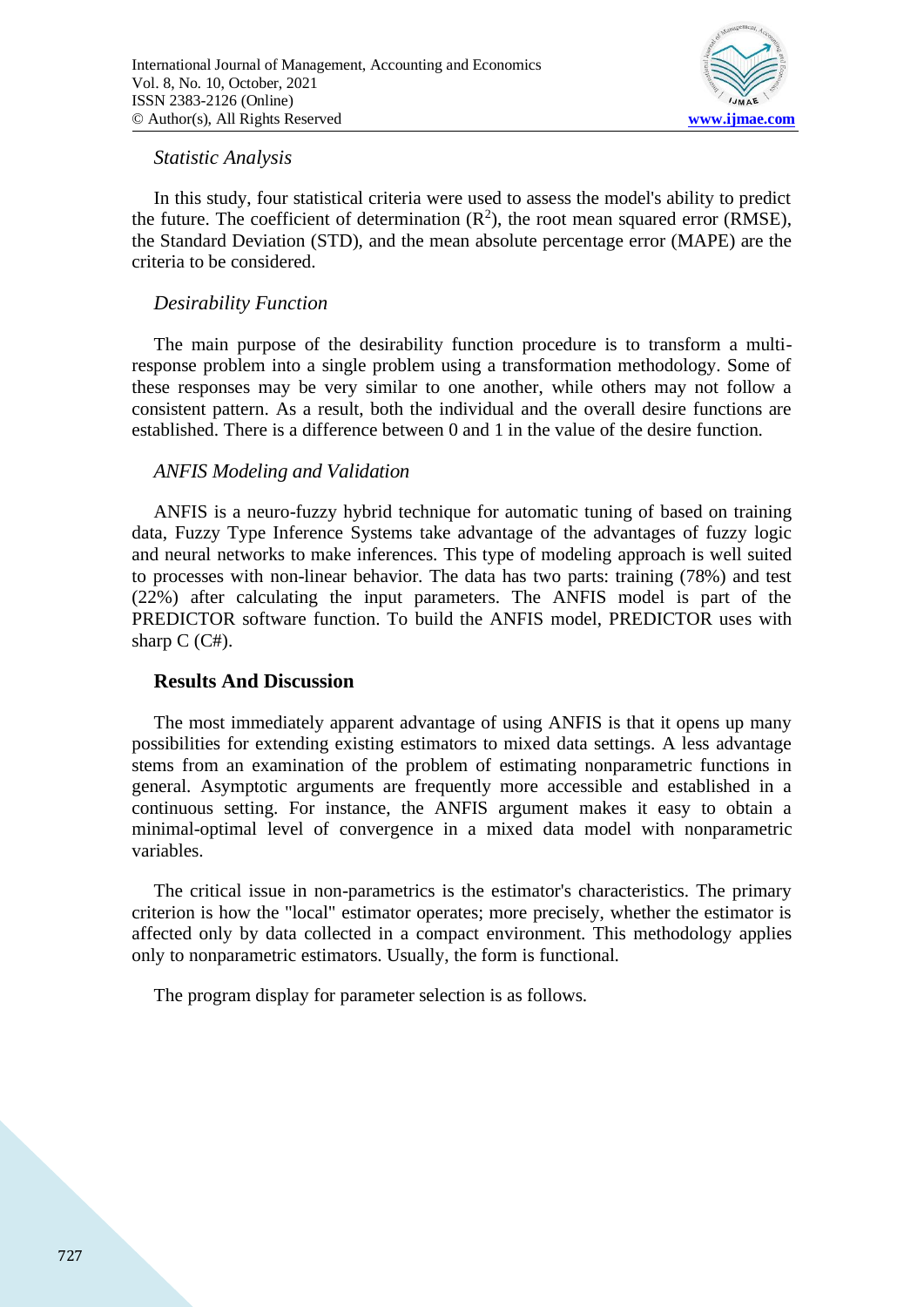

| File Analysis Help |      |             |                             |                                        |  | $\sigma \times$ |  |  |
|--------------------|------|-------------|-----------------------------|----------------------------------------|--|-----------------|--|--|
|                    |      |             |                             |                                        |  |                 |  |  |
| Add                | Edit | Delete      | Series Data<br>Name : saham |                                        |  |                 |  |  |
| Name               |      | Description |                             | Frequency : Annual<br>Observations : 6 |  |                 |  |  |
| stock price        |      |             | Start Periode : 2013        |                                        |  |                 |  |  |
| <b>EPS</b>         |      |             | End Periode : 2018          |                                        |  |                 |  |  |
| PER                |      |             |                             |                                        |  |                 |  |  |
| <b>BVPS</b>        |      |             |                             |                                        |  |                 |  |  |
| PBV                |      |             |                             |                                        |  |                 |  |  |
| ROA (3)            |      |             |                             |                                        |  |                 |  |  |
| ROE (3)            |      |             |                             |                                        |  |                 |  |  |
| <b>EV/EBITDA</b>   |      |             |                             |                                        |  |                 |  |  |
| DEBT/EQUITY        |      |             |                             |                                        |  |                 |  |  |
| DEBT/TOTAL CAP     |      |             |                             |                                        |  |                 |  |  |
| ERITDA/INT EXP     |      |             |                             |                                        |  |                 |  |  |

Figure 3. ANFIS Parameter Source: data processing, Matlab 2017b



Figure 4. ANFIS Learning Process Source: data processing, Matlab 2017b

Table 1 shows the description of the variables used for prediction

Table 1. Variable Description

| Variable                | Description                                       |  |  |  |
|-------------------------|---------------------------------------------------|--|--|--|
| Stock price             | <b>Composite Stock Price Index</b>                |  |  |  |
| <b>ROA</b>              | <b>Return on Assets</b>                           |  |  |  |
| <b>ROE</b>              | Return on Equity                                  |  |  |  |
| <b>EPS</b>              | <b>Earnings Per Share</b>                         |  |  |  |
| <b>PER</b>              | Price Earnings Ratio                              |  |  |  |
| <b>BPVS</b>             | <b>Book Value Per Share</b>                       |  |  |  |
| <b>PBV</b>              | Price to Book Value Ratio                         |  |  |  |
| EV                      | <b>Enterprise Value</b>                           |  |  |  |
| <b>EBITDA</b>           | Earnings Before Interest, Taxes, Depreciation and |  |  |  |
|                         | Amortization                                      |  |  |  |
| DEBT / EQUITY           | Debt to Equity Ratio (DER)                        |  |  |  |
| <b>DEBT/TOTAL CAP</b>   | Debt to Capitalization Ratio                      |  |  |  |
| <b>EBITDA / INT EXP</b> | Earnings Before Interest, Taxes, Depreciation and |  |  |  |
|                         | <b>Amortization</b> / Interest Expense            |  |  |  |
| $Source (G Slead 2000)$ |                                                   |  |  |  |

Source: (G.Siegel, 2000)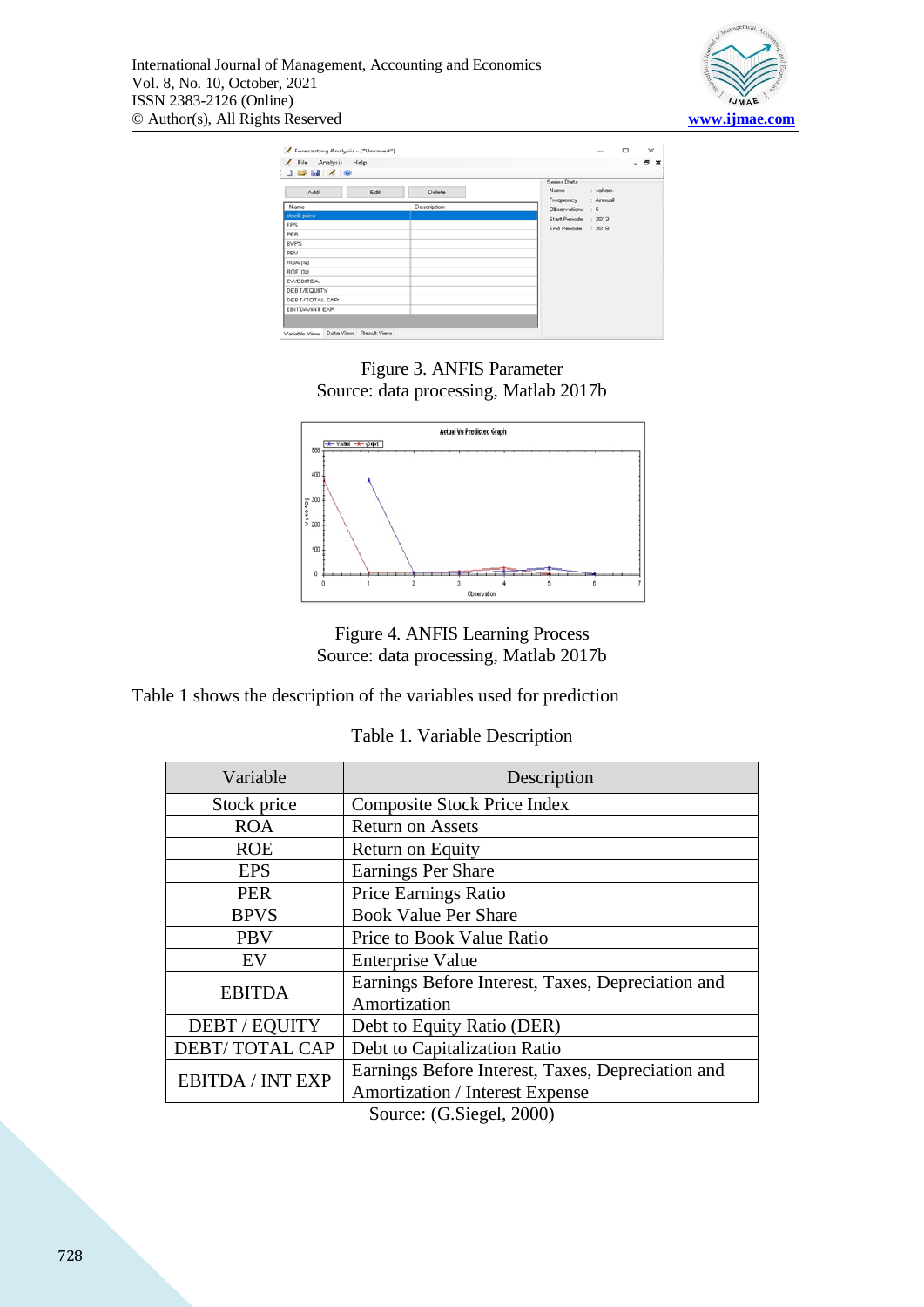

| Dependent<br>variable | Variable                                    | <b>Independent Mean Square</b><br>Error(MSE) | <b>Mean Percentage</b><br>Error (MPE) |
|-----------------------|---------------------------------------------|----------------------------------------------|---------------------------------------|
| Stock price           | ROA,<br><b>ROE</b>                          | 0.000333                                     | $-0.000019$                           |
| Stock price           | ROA,<br>ROE,<br><b>BVPS</b>                 | $\overline{0}$                               | $\overline{0}$                        |
| Stock price           | ROA,<br>ROE,<br><b>EPS</b>                  | $\overline{0}$                               | $\overline{0}$                        |
| Stock price           | ROA,<br>ROE,<br><b>PER</b>                  | $\overline{0}$                               | $\overline{0}$                        |
| Stock price           | ROA,<br>ROE,<br><b>PBV</b>                  | $\overline{0}$                               | $\overline{0}$                        |
| Stock price           | ROE,<br>EPS,<br><b>PER</b>                  | $\overline{0}$                               | $\overline{0}$                        |
| Stock price           | ROE,<br>EPS,<br><b>PBV</b>                  | $\overline{0}$                               | $\overline{0}$                        |
| Stock price           | ROE,<br>EPS,<br><b>BVPS</b>                 | 40401988<br>0.01                             | $-25.334$                             |
| Stock price           | ROA,<br>ROE,<br>BVPS,<br><b>EPS</b>         | $\overline{0}$                               | $\overline{0}$                        |
| Stock price           | ROA,<br>ROE,<br>BVPS,<br>EPS,<br><b>PER</b> | 0                                            | $\boldsymbol{0}$                      |
| Stock price           | ROA,<br>PBV,<br>BVPS,<br>PER,<br><b>EPS</b> | $\boldsymbol{0}$                             | $\boldsymbol{0}$                      |
| Stock price           | ROE, PB<br>V, BVPS,<br>PE R, EPS            | $\boldsymbol{0}$                             | $\boldsymbol{0}$                      |

Table 2 shows that ROA, ROE, EPS, PBV, BVPS, PER affect Stock Prices, both simultaneously, except DEBT / EQUITY, CAP DEBT / TOTAL, EBITDA / INT EXP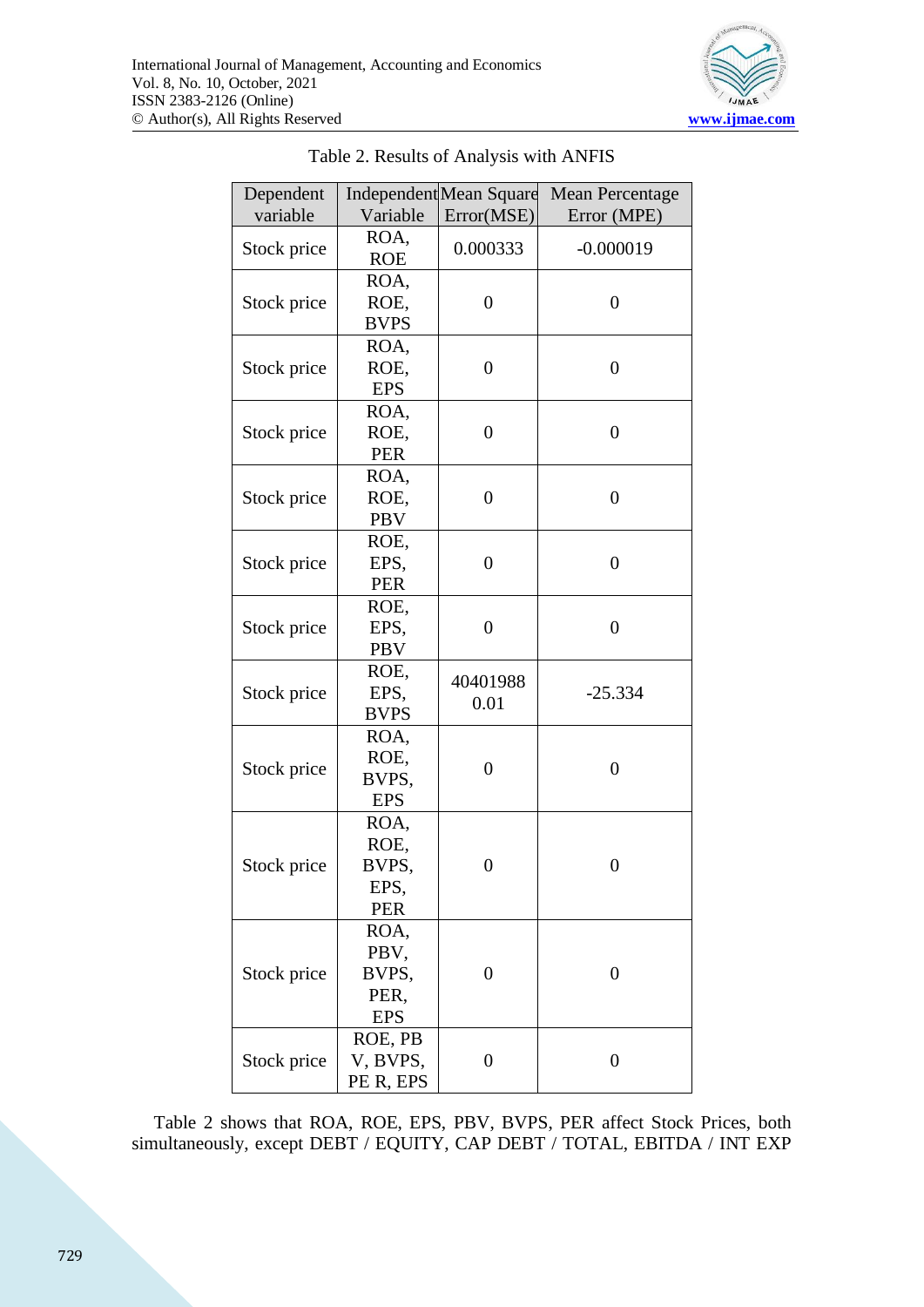

can not be predicted if only with one variable, this means profit for the year then / loss can not be a guideline for stock forecasting, need other variables to make forecasts. With the assumption of autocorrelation ignored.

# **Conclusions and Suggestions**

Precise timely forecasts are very valuable for companies to take profit. This paper uses the Composite Stock Price Index (ISHG) data. Even the historical stock data of large companies has been used. Financial analysis shows that R O A, R O E, E P S, P E R, B V P S, P B V, and low MSE and MAPE values show a strong correlation with output (stock price). So now we can say that, ANFIS can be used to predict the stock market closing price one day ahead providing historical data beforehand. To avoid autocorrelation, it is better if the entered variables are tested for autocorrelation first, or the analysis can be combined with Statistical Analysis.

#### **References**

- Asadi, S. (2019). Evolutionary fuzzification of RIPPER for regression: Case study of stock prediction. *Neurocomputing*, *331*, 121–137. https://doi.org/10.1016/j.neuc om.2018.11.052
- Bollen, J., & Mao, H. (2011). Twitter Mood as a Stock Market Predictor. *Computer*, *44*(10), 91–94. https://doi.org/10.1109/mc.2011.323
- Boučková, M. (2015). Management Accounting and Agency Theory. *Procedia Economics and Finance*, *25*, 5–13. https://doi.org/10.1016/s2212-5671(15)00707- 8
- Dănescu, T., Prozan, M., & Prozan, R. D. (2015). Perspectives Regarding Accounting Corporate Governance – Internal Control. *Procedia Economics and Finance*, *32*, 588–594. https://doi.org/10.1016/s2212-5671(15)01436-7
- G.Siegel, J. (2000). *Dictionary of Accounting Terms*.
- Gálvez, R. H., & Gravano, A. (2017). Assessing the usefulness of online message board mining in automatic stock prediction systems. *Journal of Computational Science*, *19*, 43–56. https://doi.org/10.1016/j.jocs.2017.01.001
- Göçken, M., Özçalıcı, M., Boru, A., & Dosdoğru, A. T. (2016). Integrating metaheuristics and Artificial Neural Networks for improved stock price prediction. *Expert Systems with Applications*, *44*, 320–331. https://doi.org/10.1016/j.eswa.2015.09.029
- Goykhman, M., & Teimouri, A. (2018). Machine learning in sentiment reconstruction of the simulated stock market. *Physica A: Statistical Mechanics and Its Applications*, *492*, 1729–1740. https://doi.org/10.1016/j.physa.2017.11.093
- Gunduz, H., Yaslan, Y., & Cataltepe, Z. (2017). Intraday prediction of Borsa Istanbul using convolutional neural networks and feature correlations. *Knowledge-Based*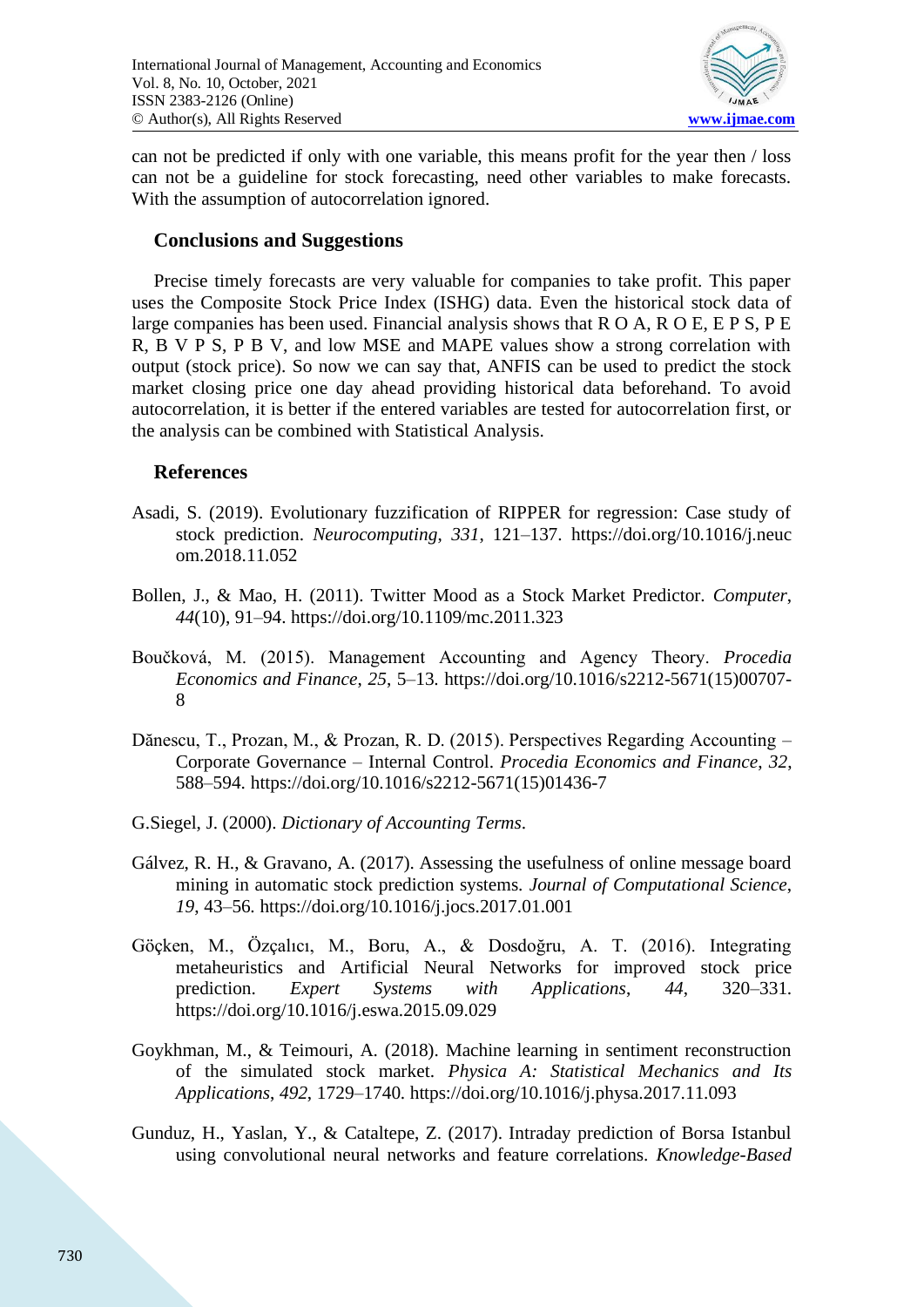

*Systems*, *137*, 138–148. https://doi.org/10.1016/j.knosys.2017.09.023

- Hu, H., Tang, L., Zhang, S., & Wang, H. (2018). Predicting the direction of stock markets using optimized neural networks with Google Trends. *Neurocomputing*, *285*, 188–195. https://doi.org/10.1016/j.neucom.2018.01.038
- Jang, J. S. R., Sun, C. T., & Mizutani, E. (2005). Neuro-Fuzzy and Soft Computing-A Computational Approach to Learning and Machine Intelligence [Book Review]. In *IEEE Transactions on Automatic Control* (Vol. 42, Issue 10). Prentice-Hall, Inc. https://doi.org/10.1109/tac.1997.633847
- Lahmiri, S. (2018). Minute-ahead stock price forecasting based on singular spectrum analysis and support vector regression. *Applied Mathematics and Computation*, *320*, 444–451. https://doi.org/10.1016/j.amc.2017.09.049
- Larcker, D. F., Richardson, S. A., & Tuna, I. (2017). Corporate Governance, Accounting Outcomes, and Organizational Performance. *The Accounting Review*, *82*(4), 963–1008. https://doi.org/10.2308/accr.2007.82.4.963
- Packham, N. (2018). Optimal contracts under competition when uncertainty from adverse selection and moral hazard are present. *Statistics & Probability Letters*, *137*, 99–104. https://doi.org/10.1016/j.spl.2018.01.014
- Patel, J., Shah, S., Thakkar, P., & Kotecha, K. (2015). Predicting stock and stock price index movement using Trend Deterministic Data Preparation and machine learning techniques. *Expert Systems with Applications*, *42*(1), 259–268. https://doi.org/10.1016/j.eswa.2014.07.040
- Sedmihradská, L. (2015). Budget Transparency in Czech Local Government. *Procedia Economics and Finance*, *25*, 598–606. https://doi.org/10.1016/s2212- 5671(15)00774-1
- Wan, Y., & Si, Y.-W. (2017). Adaptive neuro fuzzy inference system for chart pattern matching in financial time series. *Applied Soft Computing*, *57*, 1–18. https://doi.org/10.1016/j.asoc.2017.03.023
- Wang, J.-Z., Wang, J.-J., Zhang, Z.-G., & Guo, S.-P. (2011). Forecasting stock indices with back propagation neural network. *Expert Systems with Applications*. https://doi.org/10.1016/j.eswa.2011.04.222
- Zahedi, J., & Rounaghi, M. M. (2015). Application of artificial neural network models and principal component analysis method in predicting stock prices on Tehran Stock Exchange. *Physica A: Statistical Mechanics and Its Applications*, *438*, 178– 187. https://doi.org/10.1016/j.physa.2015.06.033